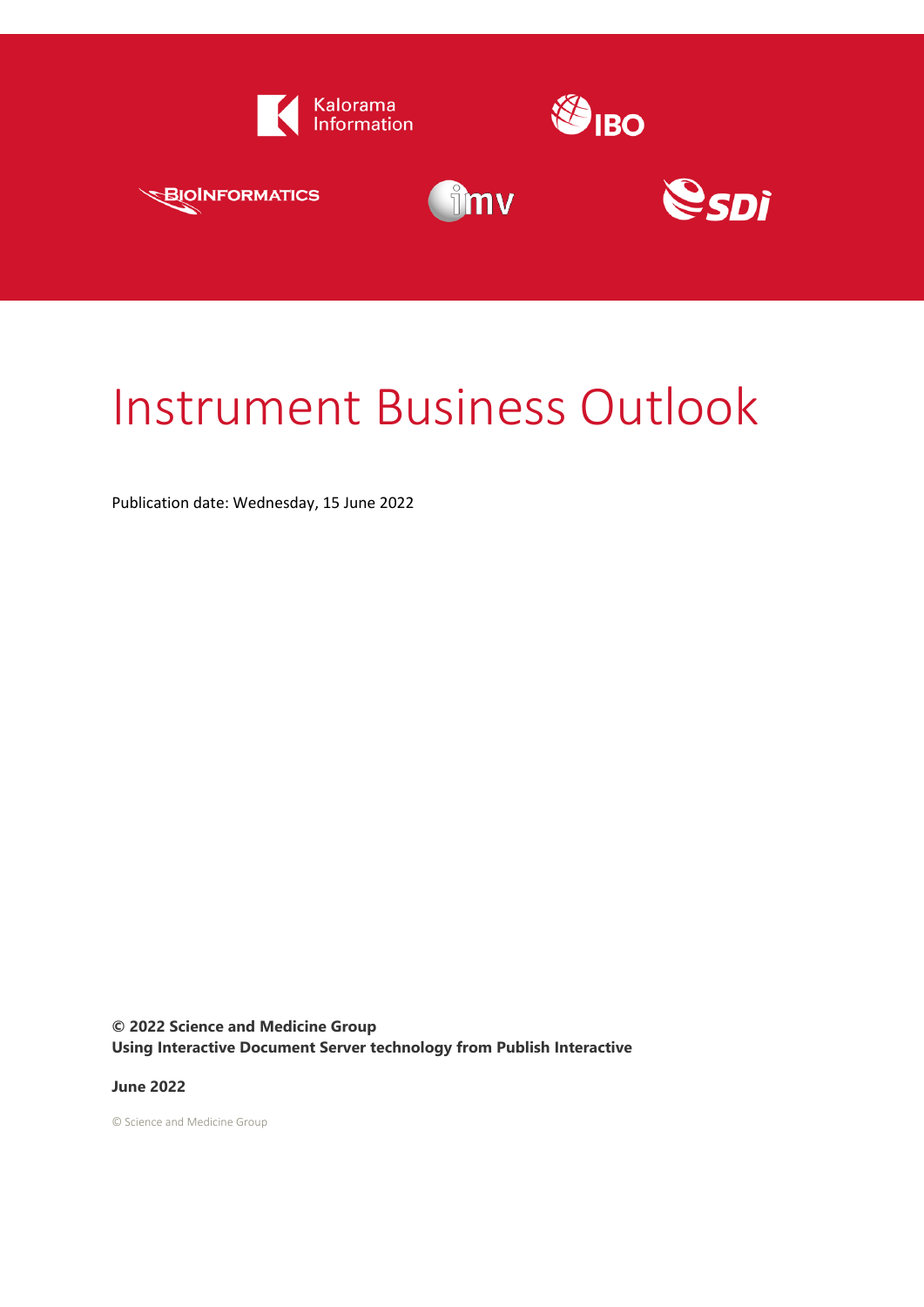

ASMS 2022: Mass Spec's Many Market Opportunities

## **ASMS 2022: Mass Spec's Many Market Opportunities**

ASMS 2022, the annual MS conference sponsored by the American Society for Mass Spectrometry (ASMS), returned to its regularly schedule after COVID delayed the conference last year until the fall (see *IBO* 11/15/21). The conference was held June 5–9 in Minneapolis, Minnesota. Adjacent to the show, six vendors held press conferences and those firms and others returned to hosting hospitality suites with instrument models on display. The exhibit floor was busy during poster sessions, and exhibitors expressed enthusiasm about the market. Next year's conference will be held June 4-8 in Houston, Texas.

### **Company Interviews**

**IBO** spoke with executives of the largest MS vendors in connection with ASMS 2022. They shared their thoughts on a range of topics, including software and informatics, the growth of the MS demand and recent acquisitions.

#### **Agilent Technologies**

Speaking with *IBO*, Agilent Technologies highlighted its new software solutions, new products introduced at ASMS 2022 and the MSmarket in general. One of the company's most recent investments in informatics was the acquisition of Virtual Control (see *IBO* 3/1/22). Virtual Control supplies AI– and machine learning (ML)–based software for GC/MS for automating peak integration. As Sudharshana Seshadri, Vice President and General Manager of Agilent's Mass Spectrometry Division, told *IBO*, "What we've learned over time is that the data analysis piece of [the test per sample] is the most expensive. The reason why it's expensive is because you need an expert chemist to sit down in front of the workstation, and review piece by piece." The Virtual Control solution as well as a number of Agilent software and informatics tools address this challenge.

Specifically addressing time savings via informatics and software, at the show, Agilent launched its Intelligent Reflex (iReflex) offering (see "ASMS 2022: New Products"), which addresses issues in sample runs without requiring user intervention. As Jennifer Gushue, Associate Vice President, Mass Spec Marketing, Mass Spectrometry Division, observed, "It's the instrument that actually does realtime checking. It really saves a lot of time. You don't have to go back and do reruns."

At the show, the company also launched many of its "built-in intelligence" features on its newest LC/MS and GC/MS systems (see "ASMS 2022: New Products"). "I think the standardization of that across our platforms is really important because, now, how that intelligence looks to customers is going to be consistent whether they're going to purchase an LC triple quad or GC triple quad, and over time, that user experience is going to be much more seamless and they'll know what to expect," noted Ms. Seshadri.

June 2022 © Science and Medicine Group 5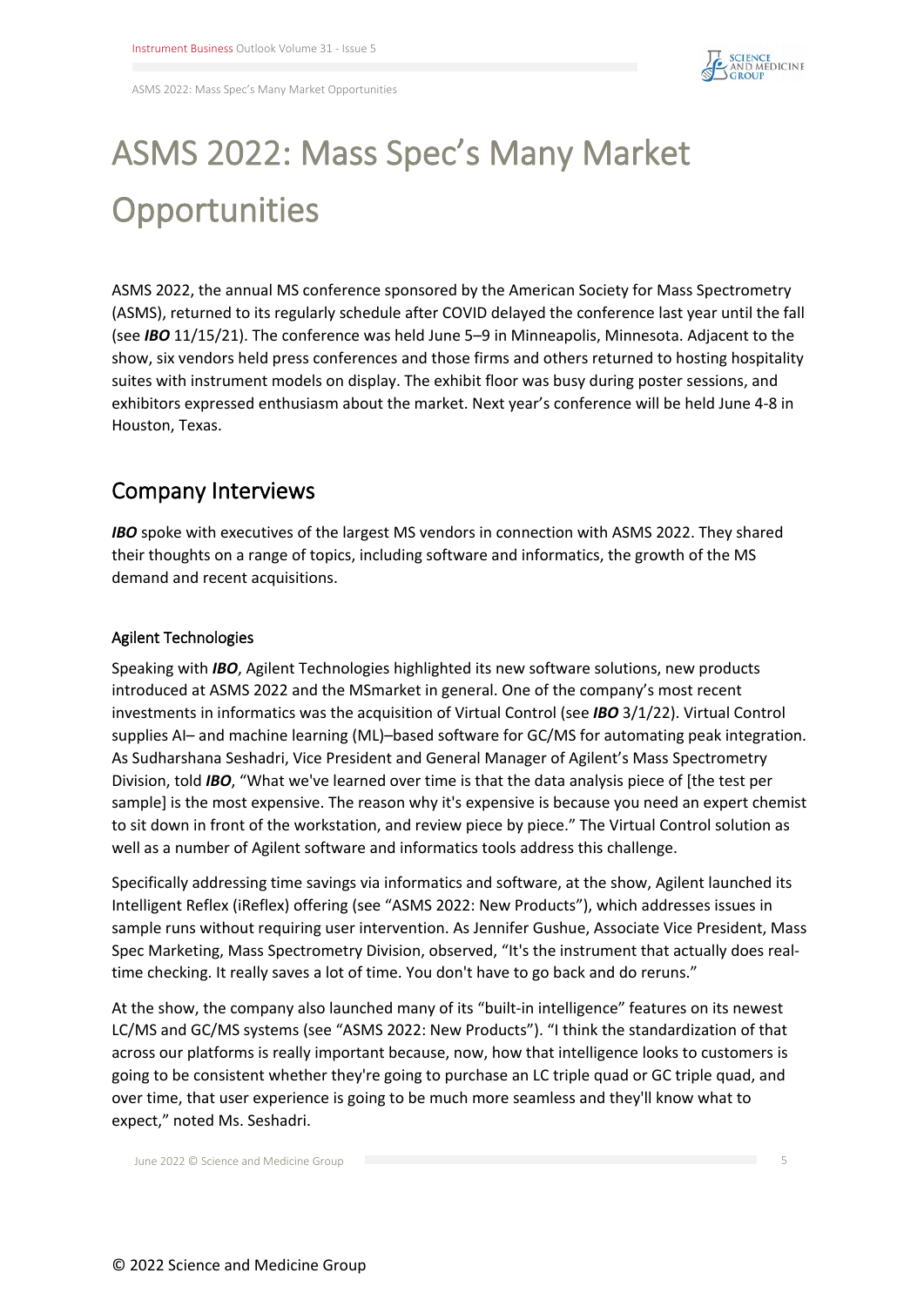

ASMS 2022: Mass Spec's Many Market Opportunities

Agilent also introduced the HydroInert Ion Source (see ASMS 2022: New Products"), enabling easier switching from helium, which experiences supply shortages, to hydrogen as the carrier gas for GC/MS. Although hydrogen is currently used, switching over is not convenient. "I think that's what's been preventing people from switching over is making it easier. So what this does is you can use the same methods that you used in helium, just ported over to hydrogen with this source," explained Ms. Seshadri.

Asked about unexpected developments in the MS market, Ms. Seshadri told *IBO*, "The application and the diversity of applications." She added, "The fact that more aspects [of MS] are being used much more downstream….[As an example,] HPLC has always been a staple in QA/QC and more and more LC/MS single quads—that need for additional mass detection in areas like biopharma and downstream applications." Ms. Gushue commented that she is surprised how MS experts have embraced the company's "intelligent" tools, which automate regularly operating features, such as calibration and turning.

6 June 2022 © Science and Medicine Group